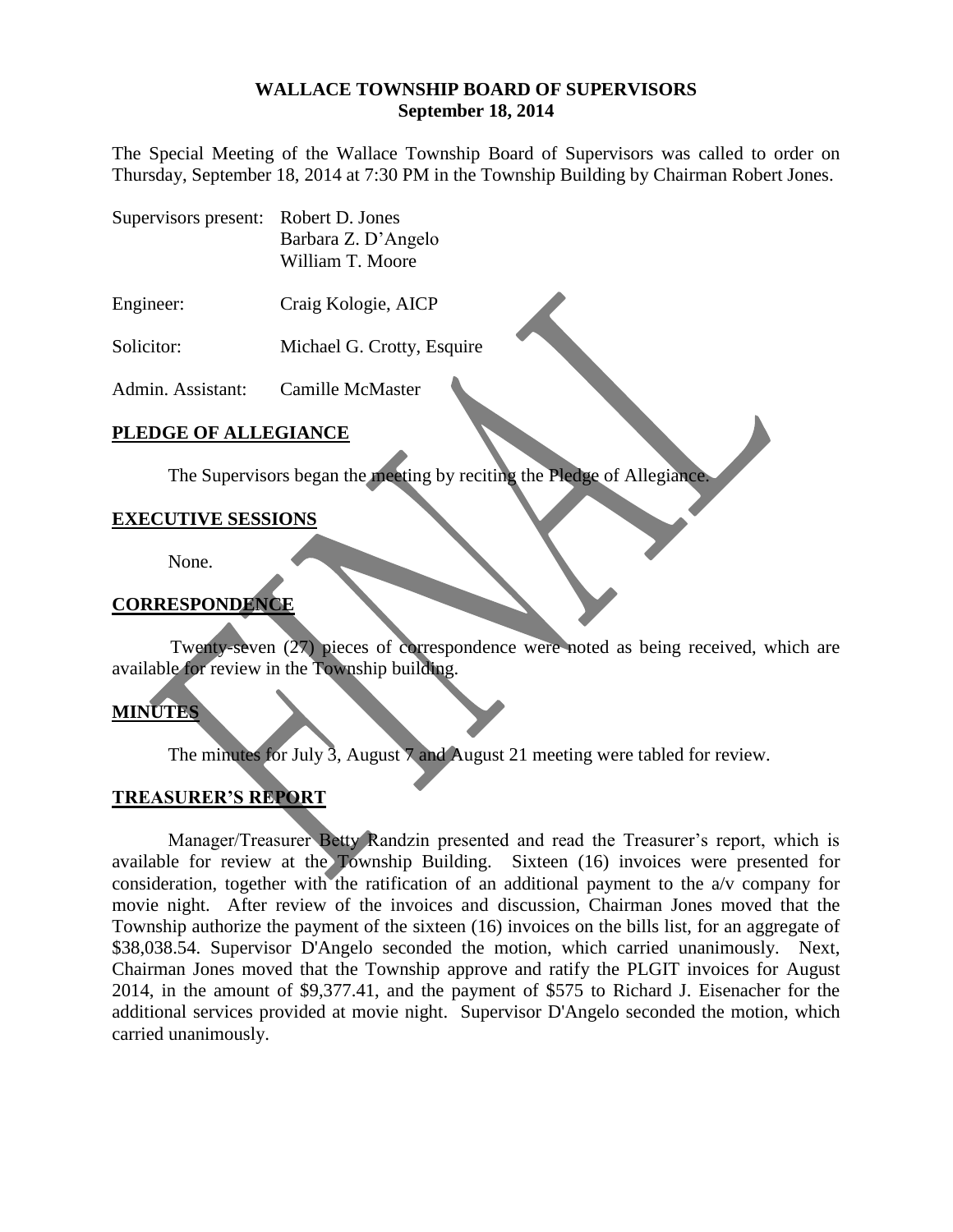## **PENNSYLVANIA STATE POLICE**

Chairman Jones presented the report of the Pennsylvania State Police. Twenty-eight (28) incidents were noted as having occurred in August, and discussion occurred as to certain of the incidents and the State Police investigations. A copy of the report is available at the Township building.

#### **GLEN MOORE FIRE COMPANY/WESTWOOD AMBULANCE**

The GMFC representatives were unable to attend the meeting as they were on an active call. John Sly, President of Westwood Ambulance Company, provided Westwood's report. For the month of August, it responded to ninety-nine (99) calls, ten (10) of which were in Wallace Township. For the year to date, it has handled forty-eight (48) calls in the Township. Its average response time has been fourteen (14) minutes. Mr. Sly also provided an update on Westwood's long-term capital plans.

## **EMC**

EMC Mack Kirkpatrick was in attendance and noted that he had nothing to report.

# **DARC**

No report; a meeting is scheduled for next week.

# **PARK AND RECREATION BOARD**

Marcell Moore provided the report of the Park and Rec Board. Chairman Jones noted that the Supervisors interviewed Michelle Cleaver for the open position on the P&R Board, and, after discussion, moved that she be appointed to fill the vacant position. Supervisor D'Angelo seconded the motion, which carried unanimously. Marcell Moore otherwise noted that movie night was a success and the P&R Board was finalizing preparations for the concert in the park and the Halloween party/parade. The request has been submitted to PennDOT to close Route 282 for Halloween. In discussing the Halloween party, the Board discussed the hayride trailer wagon. It is in need of repairs and the Township has researched its fair market value to determine that it is less than \$500. After discussion, Chairman Jones moved for the Township to authorize remitting the hayride wagon to Jack Smith as an in-kind exchange for his hayride services at the Halloween party from 6:00 p.m. to 8:00 p.m. Supervisor D'Angelo seconded the motion, which carried unanimously.

#### **HISTORICAL COMMISSION/TOWNSHIP ARCHIVIST**

HC Member John Miller provided the report of the Commission. The HC is continuing to research plaques/medallions to offer to the homes within the Glenmoore Historic District. The HC also published an article in the Township Newsletter on the historic springhouse and is undertaking other public education campaigns to showcase the amazing historic resources/material in the Township. As the Township Archivist, Mr. Miller provided a further report on the tremendous efforts of Sandy Brennan in cataloguing the newspaper archives. The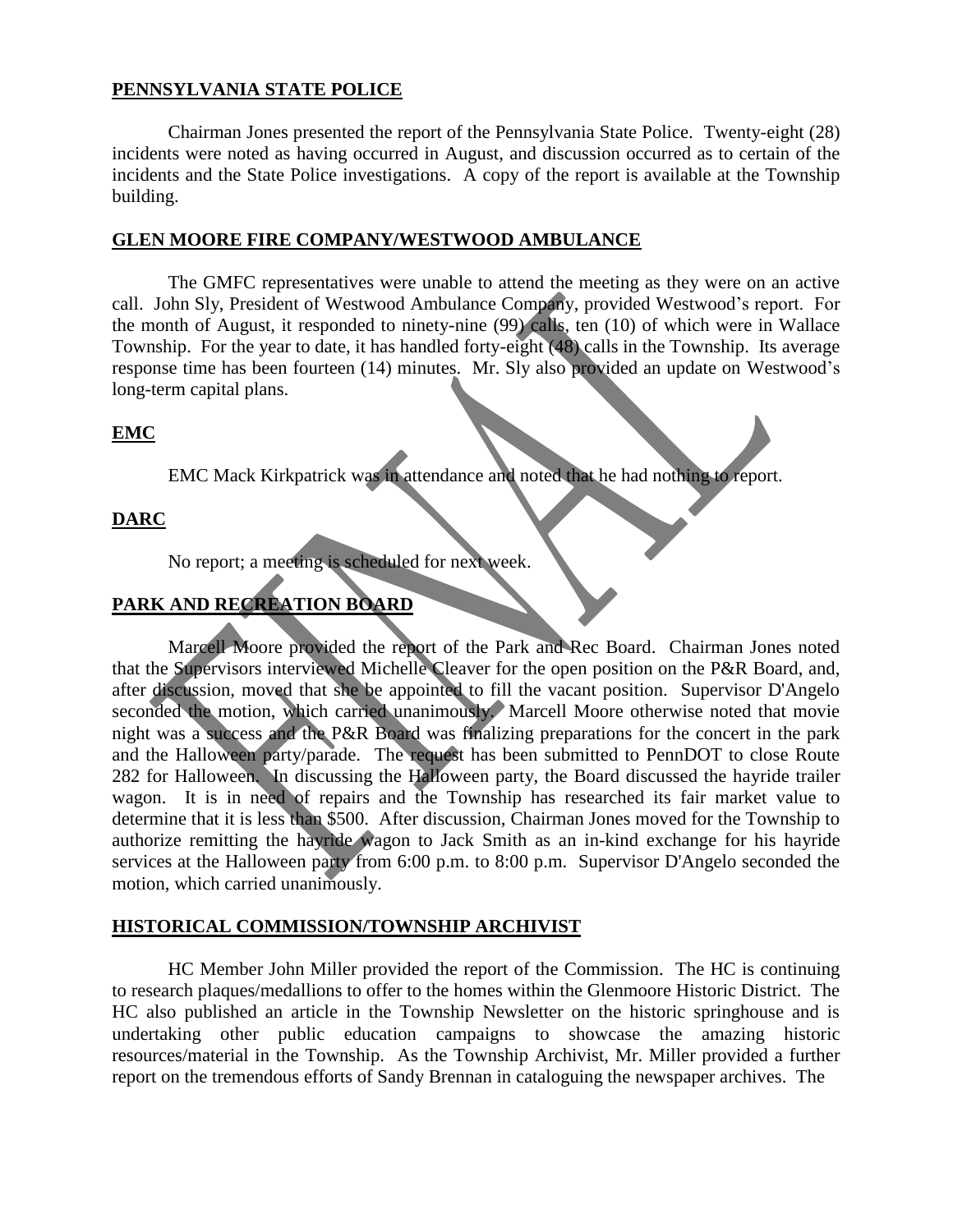Historical Society of Pennsylvania (through its Hidden Collections Initiative) also issued its final report, which praised the preservation efforts by the Township and suggested it consider digitizing certain records (which has previously been underway). Mr. Miller additionally requested an additional \$140 for the purchase of the archival supplies previously authorized in order to purchase photo album protections. After discussion, Chairman Jones moved that the Board authorize the expenditure of the additional \$140 for the archival supplies pursuant to the quote provided by Manager/Treasurer Randzin. Supervisor D'Angelo seconded the motion, which carried unanimously.

## **TRAILS PRESERVATION BOARD**

No report.

# **EAC**

Tish Molloy was presented and noted that she had no report. She thanked the Board for inclusion of the ash borer article in the newsletter.

# **GLENMOORE VILLAGE ENHANCEMENT COMMITTEE**

John Miller provided an update on the efforts of the Committee. A PowerPoint presentation has been finalized to summarize the range of options for walkability through the village, and the GMVEC is looking into preparation of brochure for distribution to the affected properties by any potential project. With respect to the potential of a trail through the Authority property, Supervisor D'Angelo noted that she will meet with the Committee to discuss potential trail locations and connections.

# **AUTHORITY**

Supervisor D'Angelo noted that the Authority would be hosting a tour of its various facilities on October 14, 2014 at 5:00 p.m.

# **PLANNING COMMISSION**

Supervisor Moore provided an update as to the Planning Commission. It is continuing its review of the Comprehensive Plan and expects to review the property maintenance code draft ordinance. Supervisor D'Angelo also suggested that an educational seminar or presentation be made to the Commission as to standard land planning, zoning and land development matters. Solicitor Crotty and the Township Engineer were asked to coordinate the same.

# **OLD BUSINESS**

- a. VPP Grant Comprehensive Plan: As noted above, the Planning Commission is continuing its review.
- b. Indiantown Schoolhouse: Supervisor Moore provided a detailed report. A quote has been received for the removal of the floor given its dilapidated condition. This contractor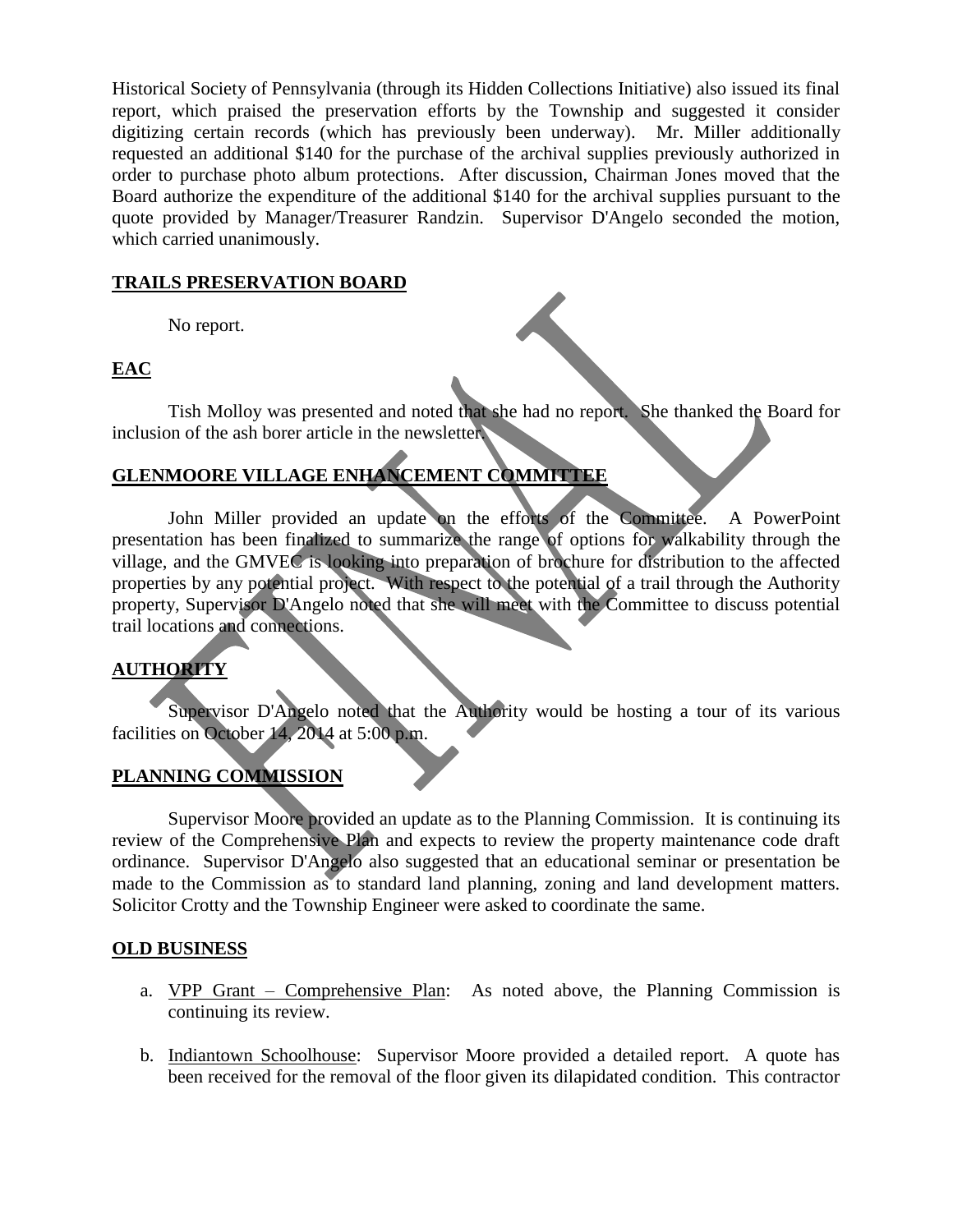has recently done similar work in another nearby historic building. He will attempt to save a patch of flooring and some of the support beams for historical/display purposes. After discussion, Chairman Jones moved that the Township approve the quote of Honey Brook Custom Carpentry, LLC, in the amount of \$4,355. Supervisor D'Angelo seconded the motion, which carried unanimously. Supervisor Moore and John Miller will coordinate the project and oversight with the contractor.

- c. Township Building: Manager/Treasurer Randzin reported that the security system panels will be installed on September 29<sup>th</sup>.
- d. Maintenance Building: Quotes have been received for the roofing and other miscellaneous work to the maintenance building. Supervisor Moore noted the history of the effort and the very high quotes that the Township previously received. Through cost saving measures (Township purchase of the materials, refining of the scope of the immediate project and due diligence as to the range of available contractors), the Township was able to significantly cut the costs for the repairs. After discussion, Chairman Jones moved that the Township approve the quote of Simple-Smart Solutions for the maintenance building roof repairs in the amount of \$5,125.00. Supervisor D'Angelo seconded the motion, which carried unanimously.

## **NEW BUSINESS**

After a brief break, the Board heard new business:

a. Brandywine Hunt Club/Deer Hunting: John Williams of the Brandywine Archery Club was present to request the right for the Club to have exclusive hunting use of certain of the Township parks. After discussion, Chairman Jones made a motion to grant exclusive archery-only hunting privileges to the BAC for the 2014-2015 hunting season, for Ray, Howson and Burgess Parks, under the following conditions: only archery hunting is permitted; the Club must indemnify the Township for any liability; the Club members must submit the appropriate waiver of liability forms to the Township; the Club must post appropriate signage to alert residents of the hunting activity; the Club must either use removable steps for its tree stands when not in use or otherwise take appropriate steps to prevent third persons from accessing the tree stands; and the Club must provide the Township with monthly reports as to the number of deer harvested in the various parks. Supervisor D'Angelo seconded the motion, which carried unanimously.

Additionally, a list of twelve (12) applicants for archery-only hunting in the Township Community Park was received. Chairman Jones moved that the Township approve the list of hunting applications for the Township Community Park. Supervisor D'Angelo seconded the motion, which carried unanimously.

b. SMES School Flashing Signage: Madelyn Morley was present to note that the PennDOT permit has been received for the signage. She undertook the effort as part of her senior project. She has worked closely with Manager/Treasurer Randzin and Township Engineer Craig Kologie in the effort. She requested the ability to seek out quotes for the signage, which the Board approved. Maddie noted that she anticipates providing the